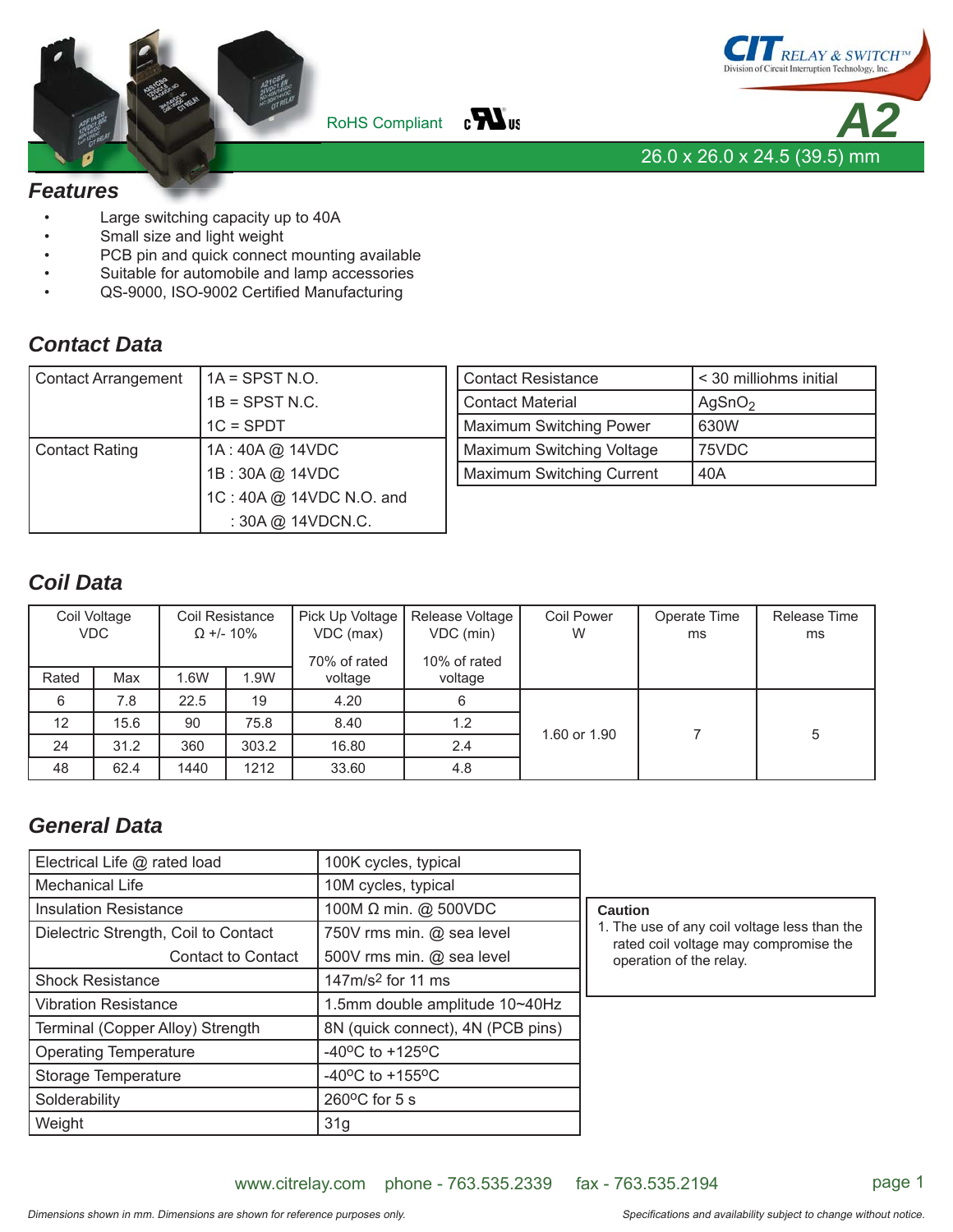

*A2*

# *Ordering Information*

| 1. Series                                                                                                                                                                                                                                                                                                                                                                                                                | A2 | 1C | S | Q | 12VDC | 1.6 |  |
|--------------------------------------------------------------------------------------------------------------------------------------------------------------------------------------------------------------------------------------------------------------------------------------------------------------------------------------------------------------------------------------------------------------------------|----|----|---|---|-------|-----|--|
| A2 standard<br>A2F with mounting flange<br>A2M with metal bracket<br>A2S with metal bracket and shroud                                                                                                                                                                                                                                                                                                                   |    |    |   |   |       |     |  |
| 2. Contact Arrangement<br>$1A =$ SPST N.O.<br>$1B =$ SPST N.C.<br>$1C = SPDT$                                                                                                                                                                                                                                                                                                                                            |    |    |   |   |       |     |  |
| 3. Sealing Option<br>$S = S$ ealed<br>$C =$ Dust Cover *not available with A2S                                                                                                                                                                                                                                                                                                                                           |    |    |   |   |       |     |  |
| 4. Termination<br>P = PCB Pins *not available with A2S<br>$Q =$ Quick Connect                                                                                                                                                                                                                                                                                                                                            |    |    |   |   |       |     |  |
| 5. Coil Voltage<br>6VDC<br>12VDC<br>24VDC<br>48VDC                                                                                                                                                                                                                                                                                                                                                                       |    |    |   |   |       |     |  |
| 6. Coil Power<br>$1.6 = 1.6W$<br>$1.9 = 1.9W$                                                                                                                                                                                                                                                                                                                                                                            |    |    |   |   |       |     |  |
| 7. Coil Suppression<br>Blank = Standard<br>D = Diode (1N4005) Cathode on "86" terminal<br>D1 = Diode (1N4004) Cathode on "86" terminal<br>R = Resistor (180 $\Omega$ for 6VDC; 680 $\Omega$ for 12VDC; 2700 $\Omega$ for 24VDC)<br>$2D = 2$ Diodes (1N4005)<br>DR = Diode & Resistor Cathode on "86" terminal (1N4005 & 180Ω for 6VDC; 680Ω for 12VDC; 2700Ω for 24VDC)<br>** Consult factory if other values are needed |    |    |   |   |       |     |  |

## *Dimensions*

*Units = mm*



page 2

www.citrelay.com phone - 763.535.2339 fax - 763.535.2194

Dimensions shown in mm. Dimensions are shown for reference purposes only. This is a subjectional and availability subject to change without notice.